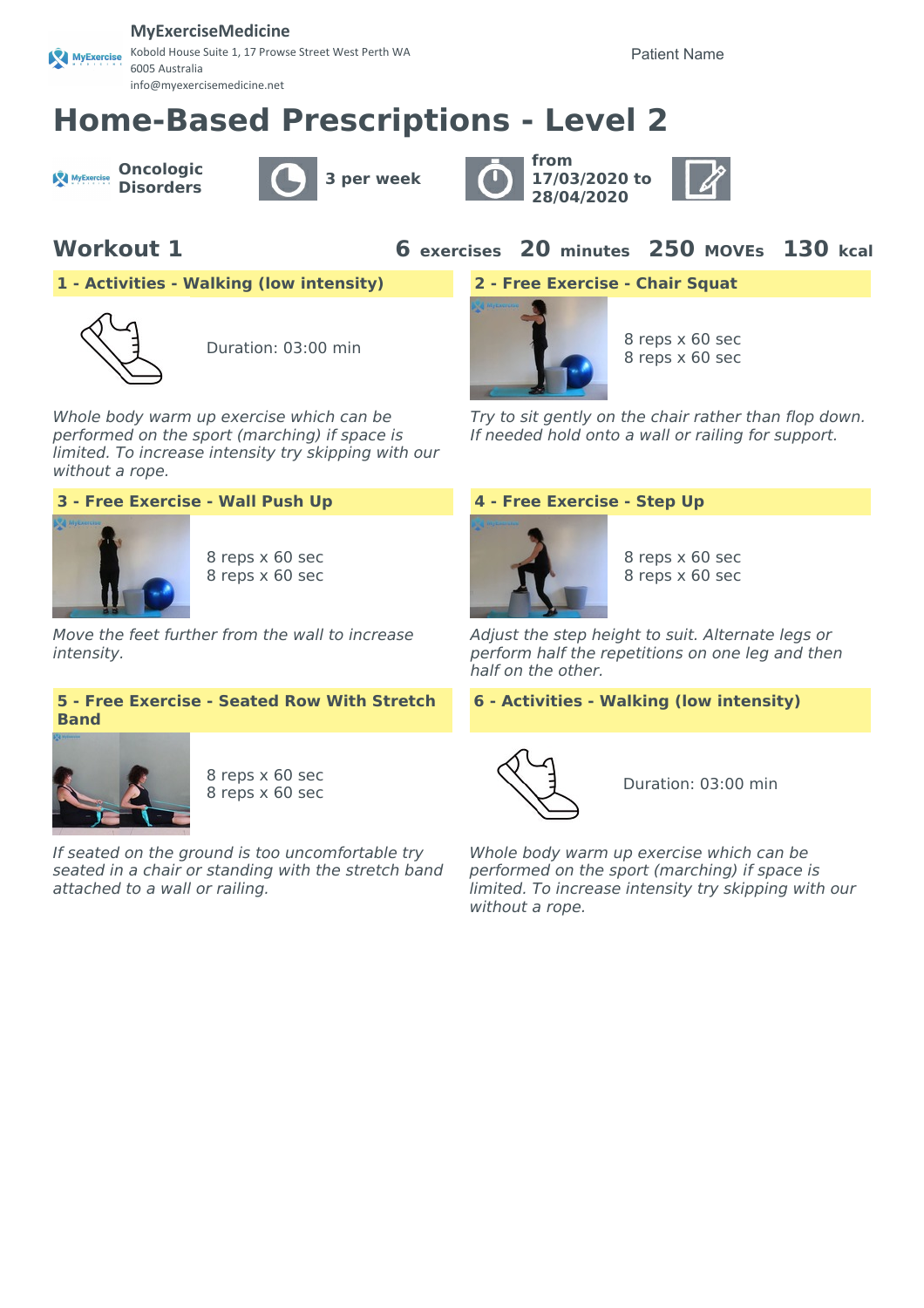## **1 - Circuit - Circuit 1 6 exercises 3 Rounds 60 sec Round rest time**



R1 6 reps x 10 sec R2 6 reps x 10 sec R3 6 reps x 10 sec

### **3 - Free Exercise - Double Leg Lift 4 - Dumbbells - Squat Press**



R1 6 reps x 10 sec R2 6 reps x 10 sec R3 6 reps x 10 sec

### **1 - Free Exercise - Bodyweight Squats 2 - Free Exercise - Chair Pushups Level 1**



R1 6 reps x 10 sec R2 6 reps x 10 sec R3 6 reps x 10 sec

Modify to wall push ups if needed.



R1 6 reps x 2.5 kg x 10 sec R2 6 reps x 2.5 kg x 10 sec R3 6 reps x 2.5 kg x 10 sec

Adjust depth of squat to capability. Add weight to the hands if capable. If dumbbells are not available then use any suitable weight such as bottles of water or bags filled with sand or rice.



R1 6 reps x 2.5 kg x 10 sec R2 6 reps x 2.5 kg x 10 sec R3 6 reps x 2.5 kg x 10 sec

Add weight to the hands if capable. If dumbbells are not available then use any suitable weight such as bottles of water or bags filled with sand or rice.

### **5 - Dumbbells - Bicep Curls 6 - Free Exercise - Slide Crunch**



R1 6 reps x 10 sec R2 6 reps x 10 sec R3 6 reps x 10 sec